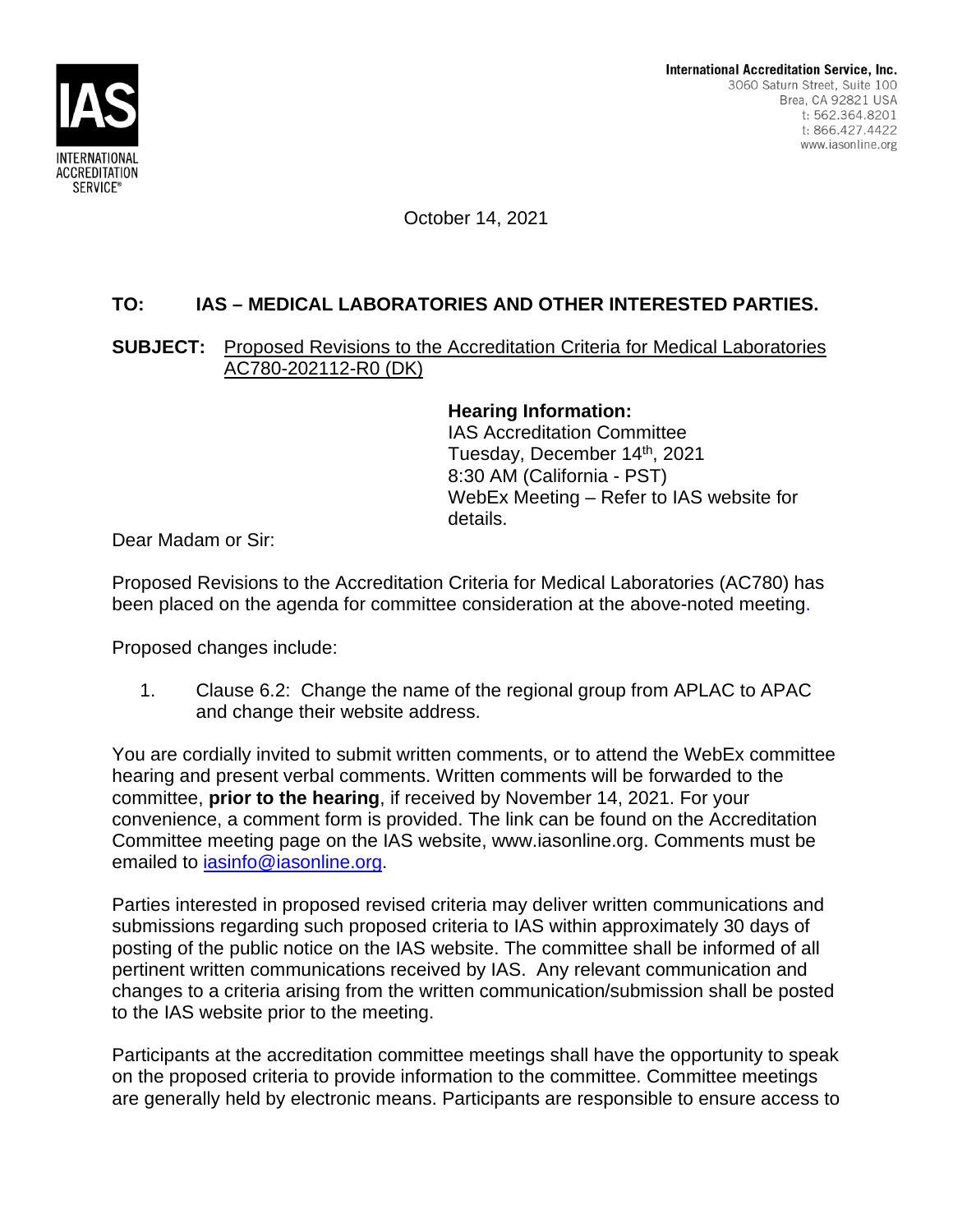appropriate computer equipment, software, and internet connectivity to ensure effective participation during the meeting.

Your cooperation is requested in forwarding to IAS, as noted above, all material directed to the committee. Prior to the hearing, parties interested in the deliberations of the committee should refrain from communicating, whether in writing or verbally, with committee members regarding agenda items. The committee reserves the right to refuse communications that do not comply with this request.

If you have any questions, please contact IAS at 562-364-8201. You may also reach us by e-mail at **jasinfo@iasonline.org**.

Yours very truly, (lej nathan

Raj Nathan **President** 

Enclosures: Proposed Revised AC780

cc: Accreditation Committee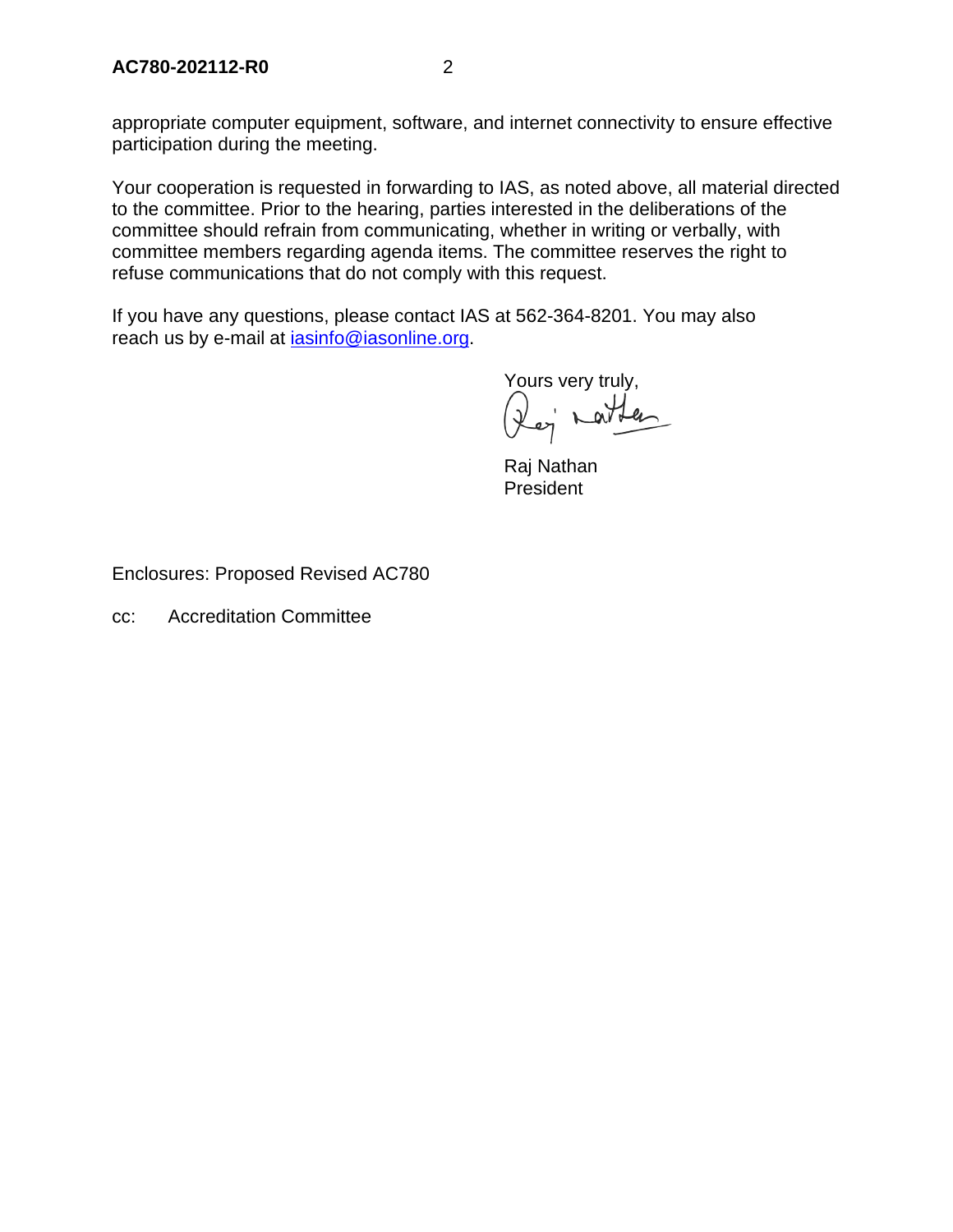

|    | <b>PROPOSED REVISIONS TO THE ACCREDITATION CRITERIA FOR MEDICAL</b>                                |
|----|----------------------------------------------------------------------------------------------------|
| 2  | <b>LABORATORIES</b>                                                                                |
| 3  |                                                                                                    |
| 4  | <b>AC780</b>                                                                                       |
| 5  |                                                                                                    |
| 6  |                                                                                                    |
|    | Proposed October 14, 2021                                                                          |
| 8  |                                                                                                    |
| 9  |                                                                                                    |
| 10 |                                                                                                    |
| 11 | <b>PREFACE</b>                                                                                     |
| 12 |                                                                                                    |
| 13 | The attached accreditation criteria have been proposed to provide all interested parties with an   |
| 14 | opportunity to comment. These criteria may be further revised as needed. The criteria are          |
| 15 | developed and adopted following public hearings conducted by the International Accreditation       |
| 16 | Service, Inc. (IAS), Accreditation Committee and are effective on the first of the month following |
| 17 | approval by the Accreditation Committee, but no earlier than 30 days following the approval.       |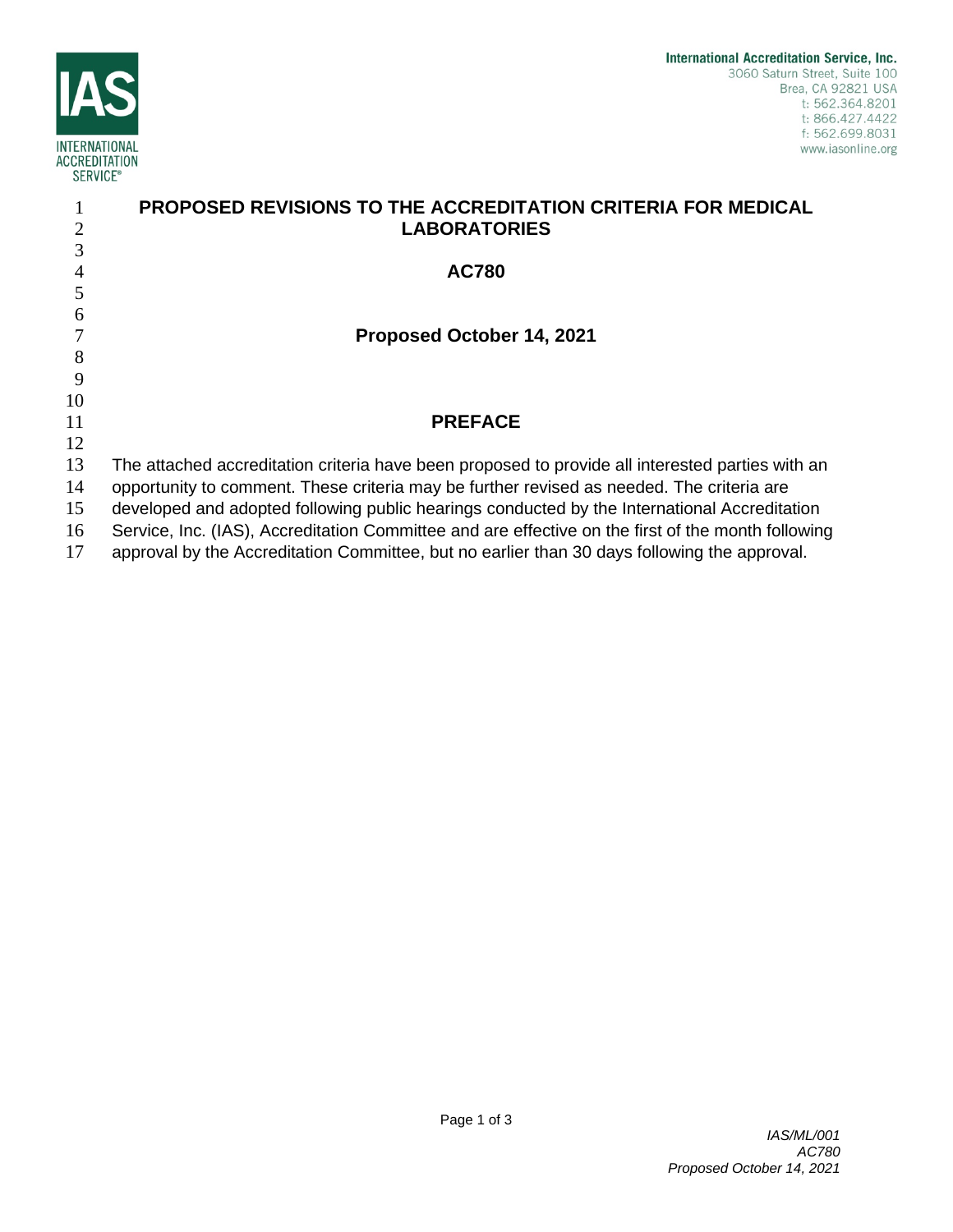#### **PROPOSED REVISIONS TO THE ACCREDITATION CRITERIA FOR MEDICAL LABORATORIES**

#### **1. INTRODUCTION**

- 1.1 **Scope**: These criteria set forth the requirements for obtaining and maintaining International **Accreditation Service, Inc. (IAS), Medical Laboratory accreditation. Medical Laboratories seeking**  accreditation shall comply with the requirements specified in ISO 15189, *Medical Laboratories* – *Requirements for quality and competence;* and supplemented by this IAS Accreditation Criteria, 25 IAS Rules of Procedure for Medical Laboratories, and International Laboratory Accreditation Cooperation (ILAC) guidance documents on application of ISO 15189.
- 1.2 **Normative and Reference Documents**: Publications listed below refer to current editions (unless otherwise stated).
- 1.2.1 ISO 15189, Medical laboratories -- Requirements for quality and competence.
- 1.2.2 ISO 22870 Point-of-care Testing (POCT) Requirements for quality and competence.
- 1.2.3 IAS Rules of Procedure for Medical Laboratory Accreditation.
- 1.2.4 ILAC-G26, Guidance for the Implementation of a Medical Laboratory Accreditation System.
- 1.2.5 ILAC-P9, ILAC Policy for Participation in Proficiency Testing Activities.
- 1.2.6 ISO/IEC Guide 2, Standardization and related activities General Vocabulary.
- 1.2.7 ISO/IEC Guide 99, International Vocabulary of Metrology Basic and general concepts and associated terms.
- 1.2.8 ISO/IEC 17000, Conformity assessment Vocabulary and general principles.

### 

## **2 DEFINITIONS**

- Applicable definitions of ISO Standard 15189 and ISO/IEC 17000 series apply.
- 

**3 ELIGIBILITY**

- 3.1 All applicants seeking accreditation must demonstrate their competence and establish conformance with the requirements of ISO 15189*.*
- 
- 3.2 Medical laboratories must always demonstrate competence to perform specific tests or type of tests on samples in the scope for which they wish to become accredited.
- 
- 3.3 IAS accreditation services are available to medical laboratories that meet the requirements of ISO 15189 and who operate in the following disciplines:
- 3.3.1 Clinical Biochemistry
- Toxicology